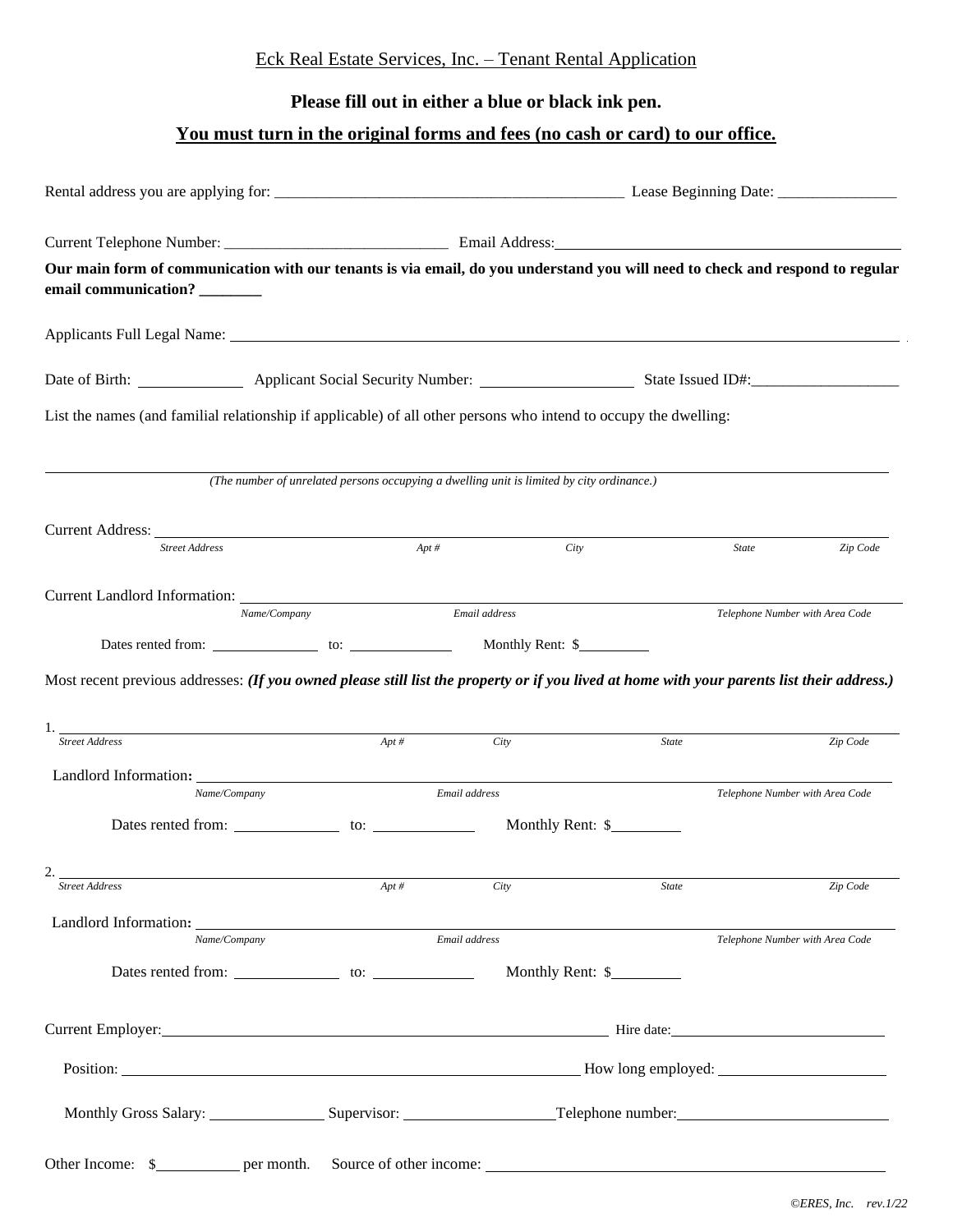| IF YOU DO NOT MEET THE GENERAL INCOME, CREDIT HISTORY, OR EMPLOYMENT GUIDELINES, DO YOU HAVE A READY,                                                                             |                     |               |            |              |
|-----------------------------------------------------------------------------------------------------------------------------------------------------------------------------------|---------------------|---------------|------------|--------------|
| WILLING, AND ABLE CO-SIGNER? ________Yes __________No                                                                                                                             |                     |               |            |              |
| 1. Have you ever "broken" a lease or moved before the end of a lease? Yes / No                                                                                                    |                     |               |            |              |
| 2. Have you ever been evicted from a rental? Yes $\_\_\/$ No $\_\_\_\$ 3. Have you ever refused to pay rent? Yes $\_\_\/$ No $\_\_\_\_\$                                          |                     |               |            |              |
| 4. Do you have any tax liens or civil judgements? Yes __/No __ 5. Have you ever filed for bankruptcy? Yes __/No __                                                                |                     |               |            |              |
| 6. Have you ever been convicted of a crime? Yes_/No __                                                                                                                            |                     |               |            |              |
| 7. Have you ever been charged or arrested for a felony or a misdemeanor involving violence to another person, destruction of property or<br>sex crime? Yes $\_\_\$ / No $\_\_\_\$ |                     |               |            |              |
| If you answered "yes" to any of the questions above, we may ask for additional information and/or you may provide the information at the end of this form                         |                     |               |            |              |
| Do you have a freeze or a hold on your credit? Yes _/No __. If you do and we run your credit and it comes back as frozen<br>there will be an additional \$15 fee.                 |                     |               |            |              |
|                                                                                                                                                                                   |                     |               |            |              |
|                                                                                                                                                                                   |                     |               |            |              |
|                                                                                                                                                                                   |                     |               |            |              |
| Vehicle: <u>www.community.com</u>                                                                                                                                                 |                     |               |            |              |
| Make/Model                                                                                                                                                                        | Color               | Year          | Tag Number | <b>State</b> |
| Emergency contact person that will not be living at the property with you:                                                                                                        |                     |               |            |              |
|                                                                                                                                                                                   |                     | Name          |            | Relation     |
| <b>Address</b>                                                                                                                                                                    | <b>Phone Number</b> | Email Address |            |              |

#### **Authorization and Release**

----------------------------------------------------------------------------------------------------------------------------------------------------------------------

Additional Information:

IN MAKING THIS RENTAL APPLICATION, it is understood that an investigative consumer report may be prepared whereby information is obtained through credit reporting services and other individuals who might have knowledge of the applicant. This inquiry includes information as to the applicant's character, general reputation, personal characteristics, and mode of living.

IN SIGNING and submitting this application, the applicants authorize ERES, Inc. or its agents to contact the applicant's references and for those parties to release information to verify the facts reported by the applicant, and to make inquiries into other facts related to applicant's fitness as a tenant. Applicant hereby acknowledges that Applicant agrees to the provisions of this application and the information submitted is true.

> \_\_\_\_\_\_\_\_\_\_\_\_\_\_\_\_\_\_\_\_\_\_\_\_\_\_\_\_\_\_\_\_\_\_\_\_ Applicant's Name *(printed)*

> \_\_\_\_\_\_\_\_\_\_\_\_\_\_\_\_\_\_\_\_\_\_\_\_\_\_\_\_\_\_\_\_\_\_\_\_ Applicant's Signature

Eck Real Estate Services, Inc. (E.R.E.S.) 915 Louisiana Street, Lawrence, Kansas 66044 Telephone: 785-749-6084 Email: office@eresrental.com (E.R.E.S. drop-off deposit box at building front) (Office hours by appointment)

| (E.R.E.S. drop-off deposit box at building front) (Office hours by appointment) |                                              |  |  |  |
|---------------------------------------------------------------------------------|----------------------------------------------|--|--|--|
| For office use only<br>Date property was shown:                                 | Date application was received in office:     |  |  |  |
| Pet prices if applicable:                                                       | Proof of income provide:<br>Needs guarantor: |  |  |  |

֦

֦